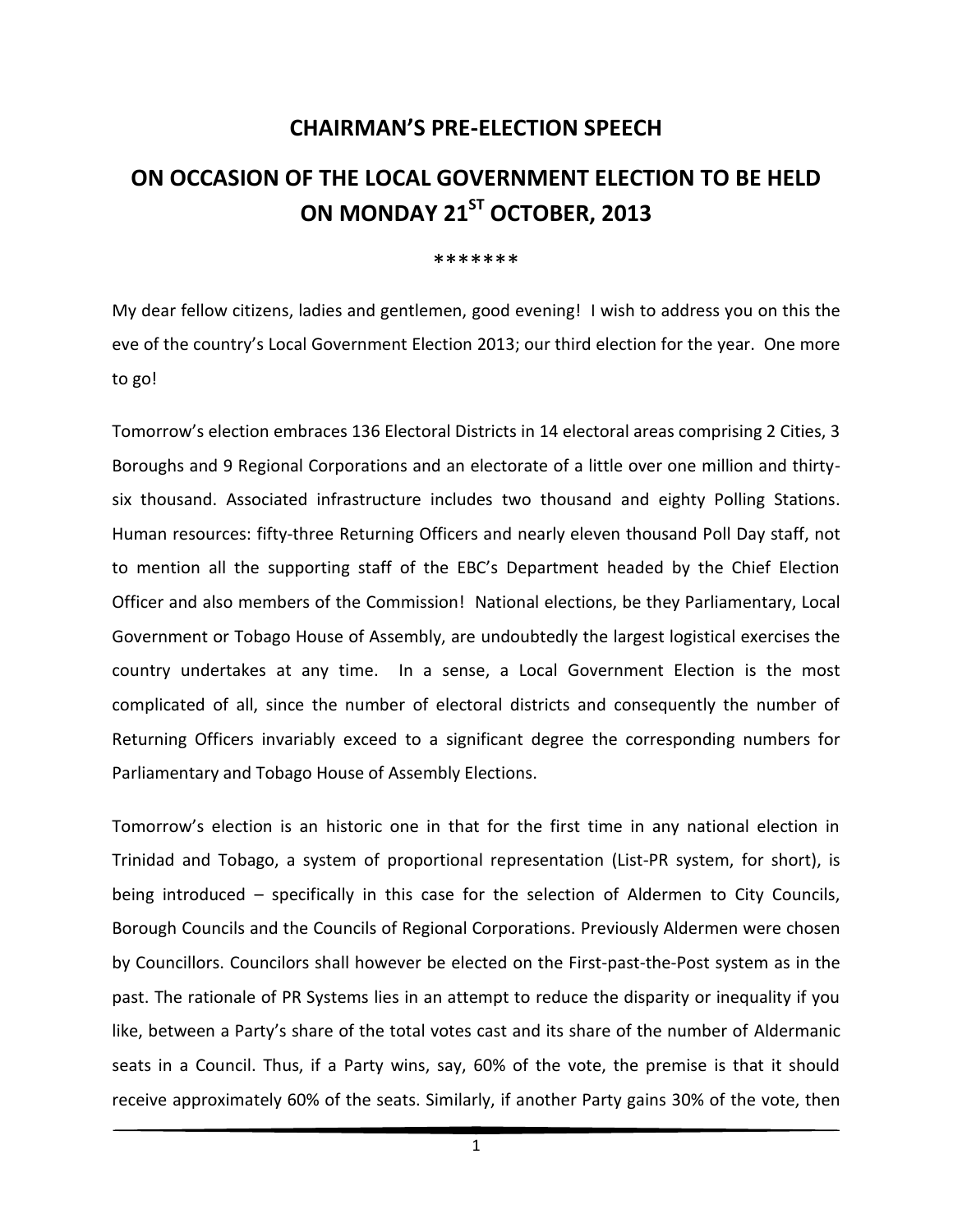that Party should get approximately 30% of the seats – and so on. Each Council of which there are 14 altogether is, according to the legislation, entitled to an allotment of four (4) Aldermen. There are different varieties of PR systems. If you would like to learn more about them you may wish to consult the book *Electoral System Design* published by the International Institute for Democracy and Electoral Assistance (IDEA).

Let me pose this question: Why should anyone vote in a Local Government Election? There are many answers but a good one is that it is because Local Government bodies: the Councils and Corporations provide certain essential goods and services to our localized institutions and communities. There is thus a direct relationship or connection between the level of supply and the standard of efficiency at which these goods and services are delivered and hence the quality of life we enjoy in our communities.

When you go to the polls tomorrow to elect a Council be it in a City such as Port of Spain or San Fernando or in a Borough such as Arima, Point Fortin or Chaguanas or in a Regional Corporation such as Mayaro/Rio Claro or Couva/Tabaquite/Talparo, you shall be doing so in order to select the individuals in whom shall be vested the responsibility of governing, in partnership with Chief Executive Officers who are the top management of each Council, the provision of the essential goods and services in the communities to which I have just referred.

Local government Councils are authorities that determine and execute measures within the boundaries of a City, Borough or Municipal Corporation. Their importance to the communities they serve should not be underestimated. The Municipal Corporations Act which is the legislation dealing with the structure and responsibilities of these bodies has provisions relating to, among others, such matters as building regulations, financing of the Corporations, taxes, land drainage, roads and bridges, street lighting and so on. Did you know that the Act also provides for each Council, Borough or Regional Corporation to have a Municipal Police Service comprising police officers of the rank of Superintendent, Assistant Superintendent, Inspector and Constables appointed by the Statutory Authorities Service Commission? Seen any such officers in your district lately? Perhaps burgesses would also be very interested in that part of the Act which makes reference to what are termed Miscellaneous functions, included in which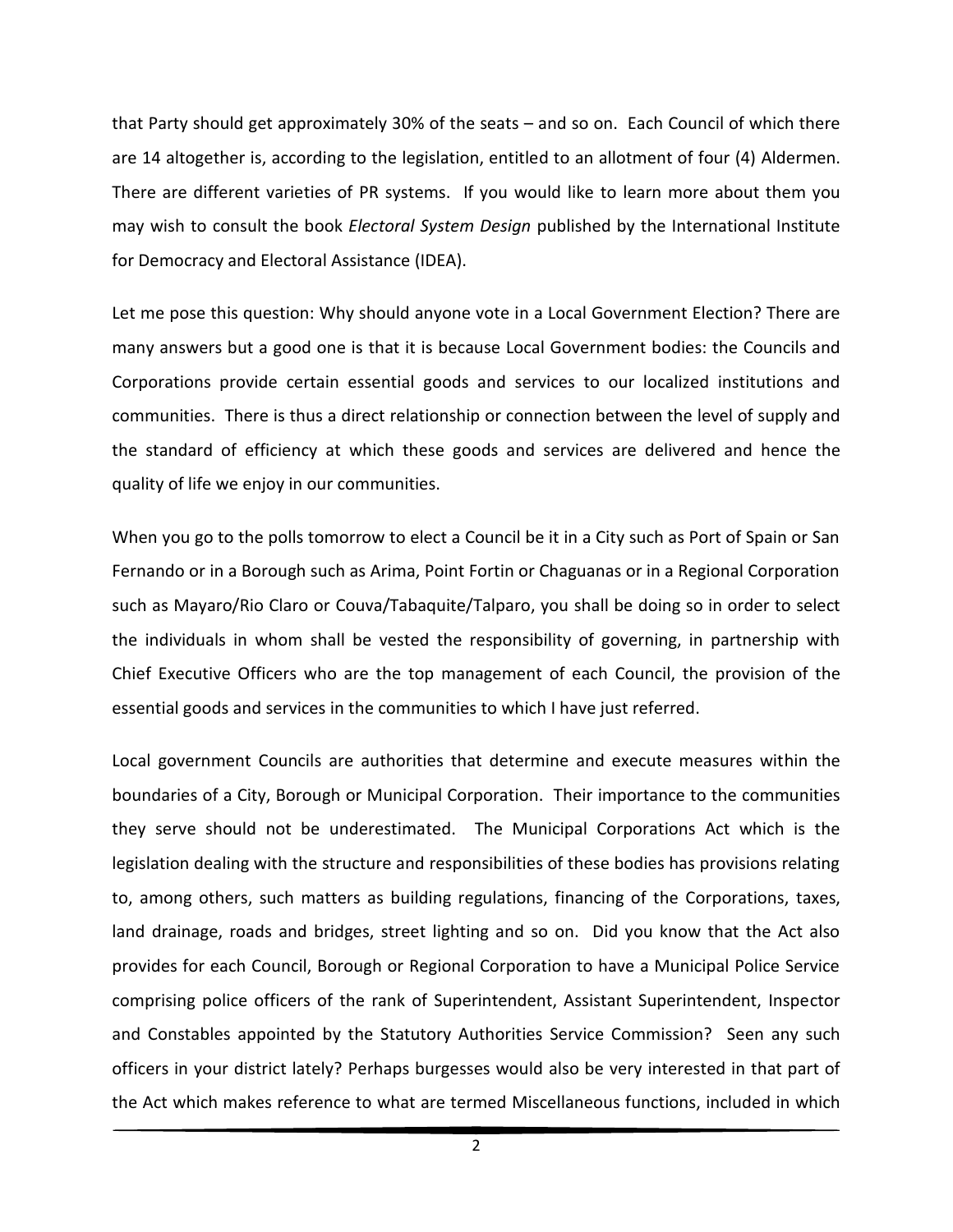are: distribution of truck-borne water, construction and maintenance of drains, maintenance of water courses including cleaning of rivers, maintenance of State property such as police stations, health centres and other government buildings, disposal of garbage from public and private property, development and maintenance of sanitary landfills, chemical treatment for insect and vector control, abatement of public nuisances and dissemination of information for primary health care.

I referred to these functions of Councils – there are many others – just to give you a bird's eye view, as it were, of the relationship of the Councils' responsibilities to matters that impinge directly on the quality of life we experience in our communities. It is therefore reasonable to conclude that it would be quite unwise to dismiss Local Government Elections as not worth the time and effort as many seem to have done in the past, as reflected in the poor turn-out at Local-Government polls in comparison with, say, Parliamentary elections. If you are serious about the way your community is governed and managed then you must exercise your right to vote tomorrow.

Ladies and gentlemen, and this includes the many candidates who have been nominated to represent you, and those named by political parties on the *List of Aldermen*, I must make this appeal to your better sense and judgment as you once again exercise your civic duty through the ballot. Incidentally, the names of the Aldermen in the *List* of such persons presented to the Elections and Boundaries Commission will not be shown on any ballot paper. However, it should be noted that a Party submitting a *List of Aldermen* shall apply the Party's symbol to its list. It is on the basis of an arithmetical procedure described and illustrated in the amended Municipal Corporations Act that the apportioning of Aldermen shall be determined, based on the election results.

Please indulge me, if you will, as I here and now seek your cooperation by asking you to have a care tomorrow, Election Day. Dress appropriately and in good taste. Do not be the source of influence or coercion to other electors. It is against the law and there are consequences. Care also about your standard of conduct particularly in the Polling Stations and its environs. I ask you to obey the instructions and the advice of Polling Day personnel at your Polling Station;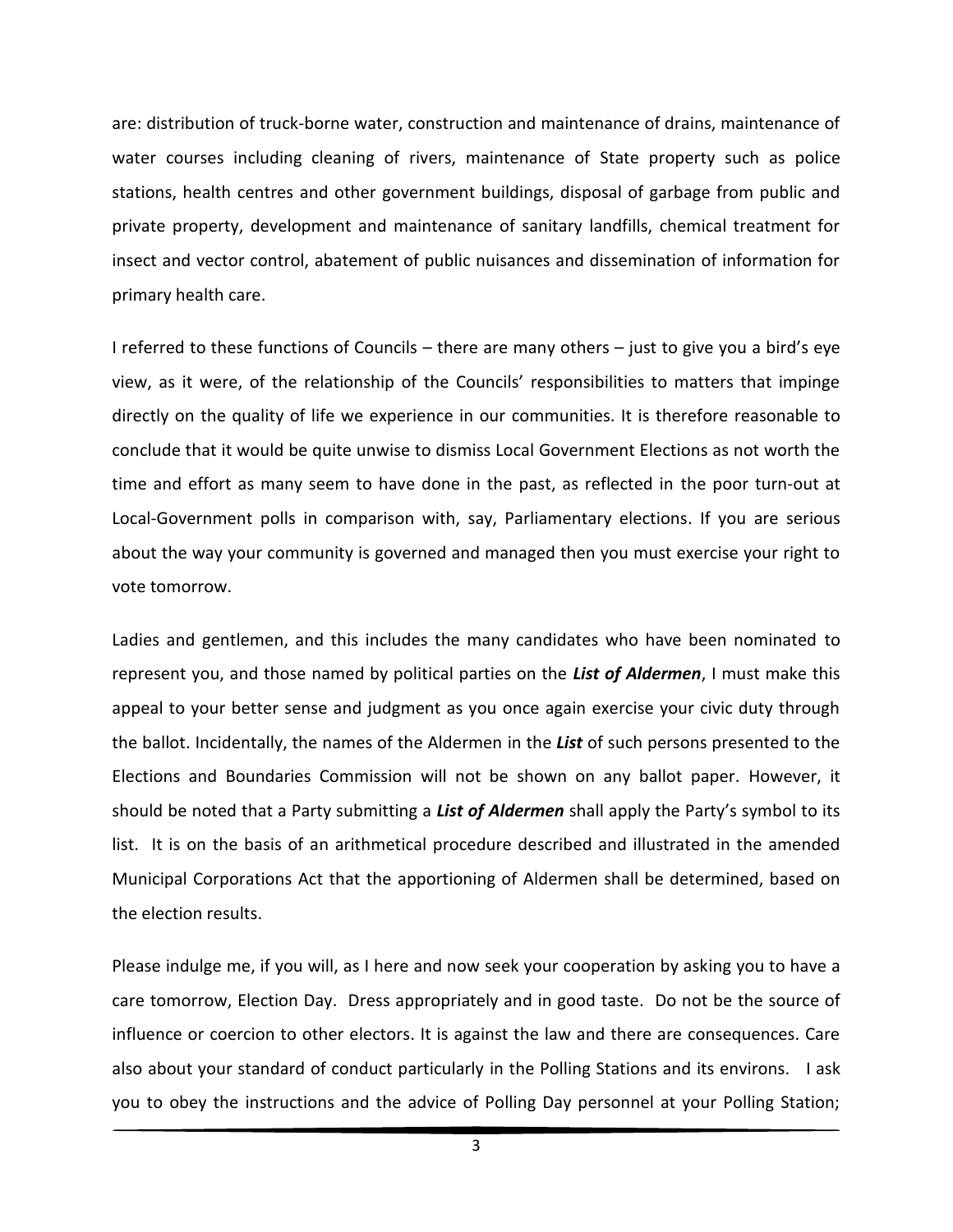heed the instructions of the Police Officer on duty; remember that cellular phones should not be taken into the voting booth, and that the use of such devices, including the taking of photographs, is not allowed in the Polling Station; avoid assembling or "liming" in a Polling Station or within the precincts of a Polling Station after casting your vote.

My fellow citizens, in the same way that the majority of us are aware that there is a tremendous amount of remedial work still to be undertaken in scores of areas in several communities across the nation, so too, in the same way, concerned citizens are acutely aware of the tremendous amount of work still to be done in modernising our electoral laws, for example, in such areas as political party financing and political campaign financing. As concerns the latter particularly, to have effective legislation drafted, debated and enacted to eradicate or at least to control this seemingly unstoppable phenomenon. This is an important area in which every elector and every Civil Society group can play a part in getting the "powers that be" to get serious about beefing up the provisions of the Representation of the People Act or by other legislation so as to control, by plausible and practical means, the juggernaut of uncontrolled campaign financing. You may recall that His Excellency, Anthony Thomas Aquinas Carmona, President of our Republic referred to this matter when he addressed the Ceremonial Opening of the Fourth Session of the  $10^{th}$  Parliament on Friday 2<sup>nd</sup> August this year. Another area in which we seek your support is in respect of the enactment of legislation for the registration of political parties. Such legislation would eliminate the seemingly perennial problems surrounding the nomination of candidates. The Elections and Boundaries Commission can only do so much with the limited resources at its disposal. The rest is up to you.

To all persons who are going to the polls for the very first time, I exhort you to take your right to vote very seriously, since, in essence, for the first time you are giving another person the awesome responsibility in directing or delivering goods, services and amenities that will greatly affect the quality of life you experience after the polls close. Fear no one. To all electors, go to the polling station with your Poll Card. If you did not receive one in the mail, one will be prepared for you at the polling station.